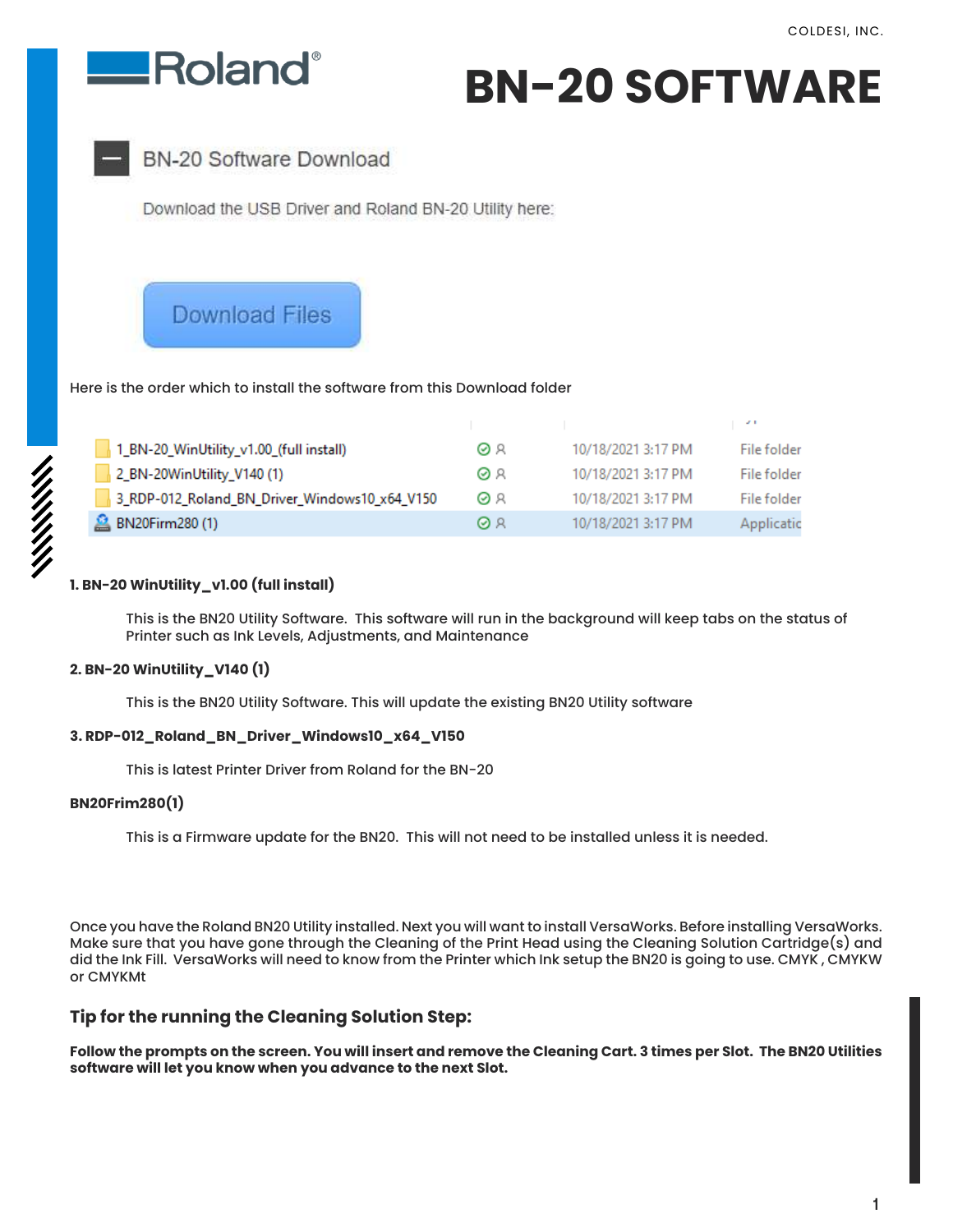# BN-20 VersaWorks 6 | Rip Software Installer

# **Software Download Instructions:**

Follow the link and select download

Once complete, right click the file and extract it

Open the extracted files and install.

# **Download Software**

Click on the Link to Download the Software Package

Here is the order which to install the software from this Download folder

**Download Center** 

TOP > VersaWorks 6 > VersaWorks 6 > Installer [2021-10-20, RVer.6.12.0] > Important documents

Installer [2021-10-20, RVer.6.12.0]

### Please be sure to read it

This installer is a full installer.

If this installer cannot be downloaded normally, please use the split installer. Split The installer is split into three parts.

- -VW\_Installer.part1.exe
- · VW\_Installer.part2.rar
- · For customers using VW\_Installer.part3.rar

### **Windows Defender**

Please be sure to read "Request for measures against false virus detection". Request for virus false detection measures

to the next

**Click on TO THE NEXT**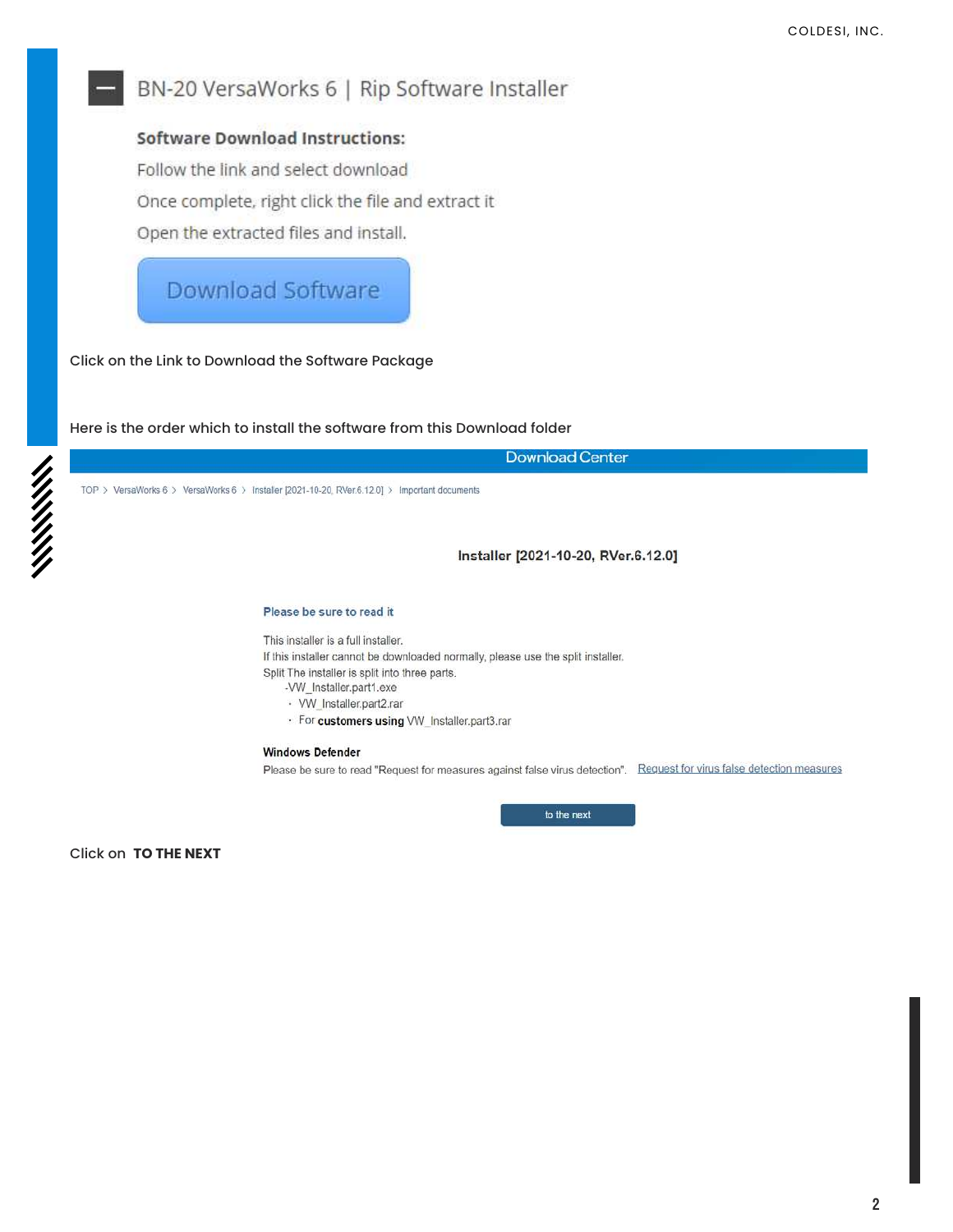## About software license

Please read the following software license agreement (hereinafter referred to as "this agreement") before downloading the software. If you click the "Agree" button on this page, it is considered that you have agreed to the terms of this agreement, and this agreement will be established when you start downloading. If you do not agree, click the "I do not agree" button to stop the download process. If you install the software developed from this software after downloading this software, the software license agreement will be displayed separately from this agreement. Please check the contract details of the software to be installed and install it only if you agree.

### About software license

| Software license agreement                       |       |                                                                                                                                                       |  |
|--------------------------------------------------|-------|-------------------------------------------------------------------------------------------------------------------------------------------------------|--|
|                                                  |       | Roland DG Co., Ltd. (hereinafter referred to as "our company") has the following provisions regarding the software provided with this agreement to    |  |
|                                                  |       | customers who use the software (hereinafter referred to as "customers"). Originally, we grant non-transferable non-exclusive rights and stipulate the |  |
| terms of permission as follows.                  |       |                                                                                                                                                       |  |
| 1. 1. Definition                                 |       |                                                                                                                                                       |  |
|                                                  |       | "Software" includes the computer programs and related files provided with this Agreement and the related computer programs and related files          |  |
| provided through the Internet or other services. |       |                                                                                                                                                       |  |
| 2. Conclusion of contract                        |       |                                                                                                                                                       |  |
|                                                  |       | This agreement is established when the customer clicks the "Agree" button and starts downloading this software.                                       |  |
| 3. 3. Intellectual property right                |       |                                                                                                                                                       |  |
|                                                  |       | (1) All intellectual property rights of this software, this software logo, product name, documents and other support materials belong to us or its    |  |
|                                                  |       |                                                                                                                                                       |  |
|                                                  |       |                                                                                                                                                       |  |
|                                                  | agree | <b>Disagree</b>                                                                                                                                       |  |

When you Click on **agree**, will be prompted to download the software

## Once downloaded, start with **VW\_Installer.part1.exe**

The other two files will get installed during the software installation process.

| <b>⊘BN-20</b>                  | Print Status                                                        |                       |                                                     | Job List 874-20                                        |
|--------------------------------|---------------------------------------------------------------------|-----------------------|-----------------------------------------------------|--------------------------------------------------------|
| <b>Not Connected.</b>          | Status Job Name                                                     | Nick Name             |                                                     | 30 <sub>1</sub><br>$\overline{0}$<br><b>COLLECTION</b> |
|                                | <b>RP Status</b>                                                    |                       |                                                     |                                                        |
| <b>T</b> Ink Status            | Statut Job Name                                                     | Nick Name             |                                                     |                                                        |
|                                | Job List BN-20                                                      |                       |                                                     |                                                        |
| M<br><b>M</b><br>$\frac{1}{2}$ | 4 2 Heat Transfer<br><b>B</b> Sockers<br>$\circ$<br>Status Job Name | $0$ $*$<br>Input Time | <b>File Attributes</b>                              | 昌                                                      |
| τ<br>12 Printer Status         |                                                                     |                       | File Name<br><b>Creation Date</b><br>Size           |                                                        |
|                                |                                                                     |                       | <b>Document Information</b><br>File Type:           |                                                        |
|                                |                                                                     |                       | # of Pages<br>Page Star<br>Special Herrs            | 扈                                                      |
|                                |                                                                     |                       | Job Properties<br>Media Name                        |                                                        |
|                                |                                                                     |                       | Print Quality<br>Color Settings<br>Color Adjustment |                                                        |
|                                |                                                                     |                       | Printer Color Match<br>Scale                        |                                                        |
|                                | ☆○● #上●※■                                                           |                       | # of Copies<br># of Tiles<br>Mark/Label             | 器                                                      |